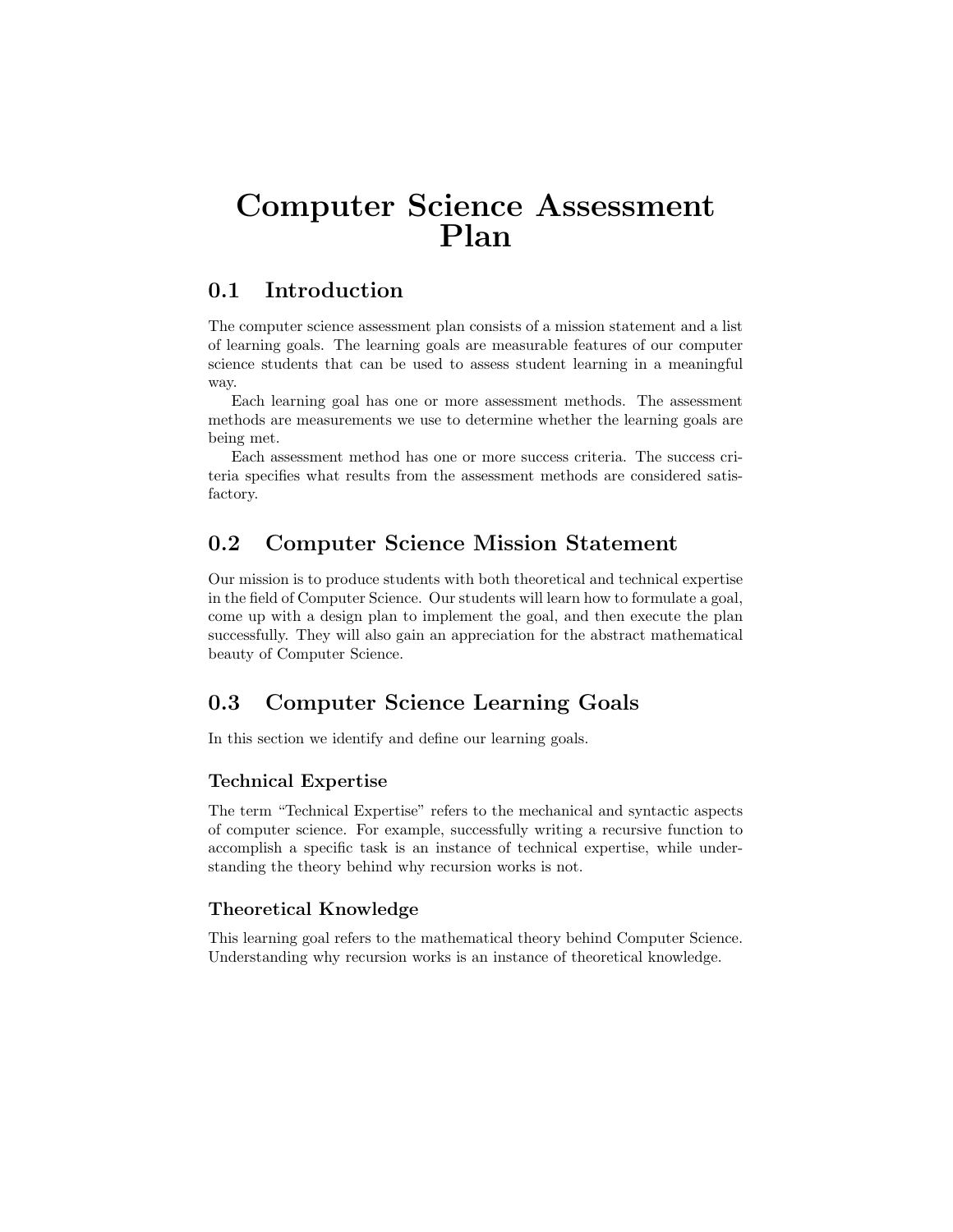## Design Expertise

Design Expertise can be thought of as the midpoint between technical expertise and theoretical knowledge. Design expertise is the ability to start with an abstract goal and turn it into a specific, practical strategy that can be implemented within the framework of some technological platform.

#### Student Buy-in

We believe that if our computer science students are learning at a high level, then the major will be poplar and the students within the major will display enthusiasm for their work. It follows that tracking student morale and engagement is an indirect measure of overall student learning.

#### Professional Success

If our learning goals are being met, our students should be finding success after graduation. If our students are not finding success after graduation then something is certainly wrong whether or not our other stated learning goals are being met.

## 0.4 Program Assessment Plan

In this section we lay out our learning goals, assessment methods, and success criteria in an outline format.

#### I. Goal 1: Technical Expertise

Students will develop proficiency in the "nuts and bolts" skills of various programming languages and technologies. They will be able to recognize which technique is appropriate for a given task and then implement that technique correctly using best practices.

#### A. Assessment Method 1: Testing in CS131, CS132, CS133, CS134

Every class will have multiple midterm exams as well as one final exam. These exams will require students to solve problems individually with no collaboration. Incorrect implementation of solutions will result in lower scores.

#### 1. Success Criteria 1: Exam Grades

We will track students exam grades. Ideally the class average on an exam will fall between 80-90. We recognize that there are other contributors to exam grades than technical expertise: a student might lose points due to "big picture" misunderstandings. So an exam grade below 80 does not necessarily indicate a failure of technical expertise. However, exam grades above 80 do indicate a satisfactory level of technical expertise.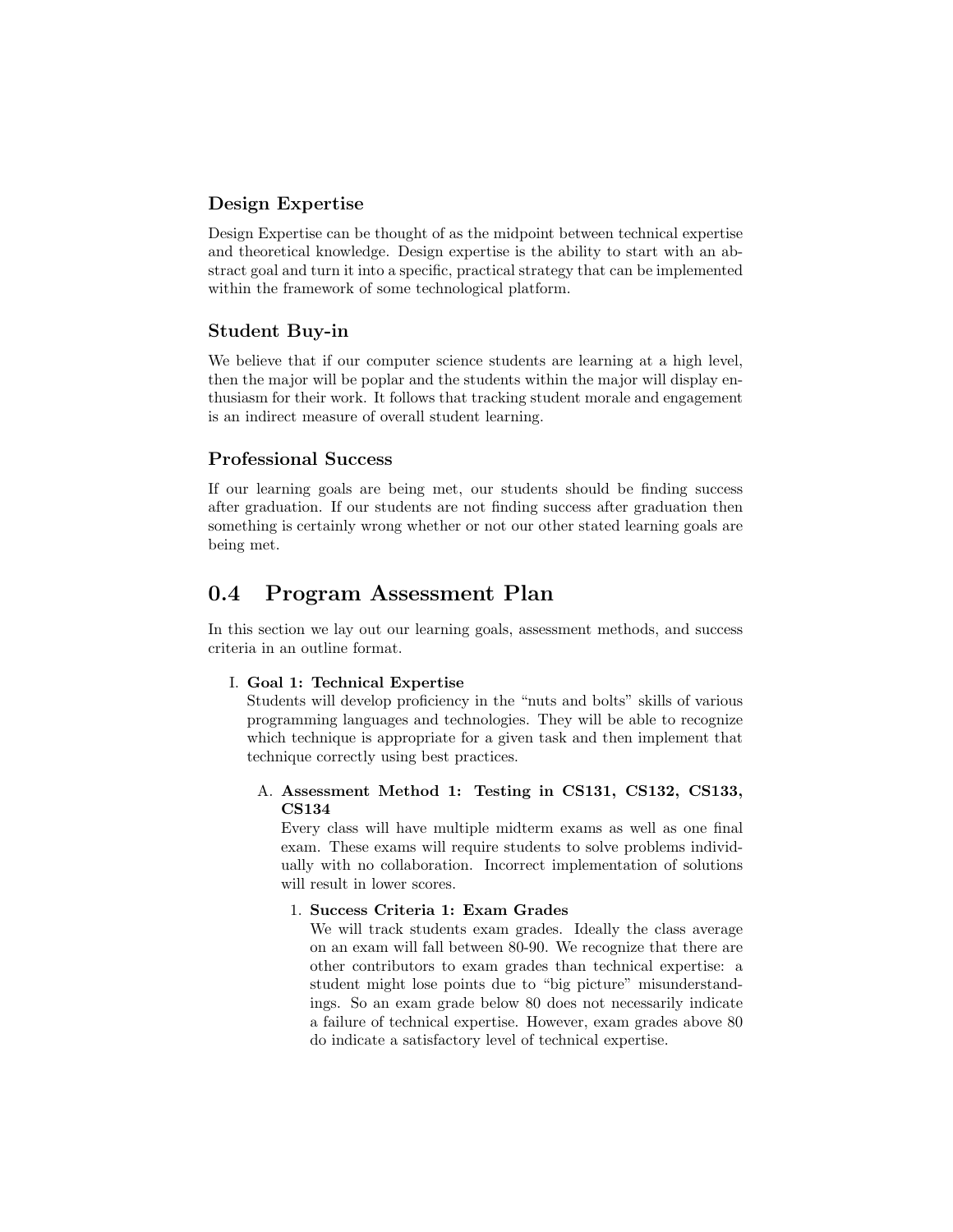- B. Assessment Method 2: Projects Students' projects (in all courses in which projects are assigned) will be graded via two-part rubric that considers both design and technical expertise. We will track the grades for the technical expertise portion.
	- 1. Success Criteria 1: Project Grades An average grade of 80 or above on the technical expertise portion of a project will be considered a success.
- C. Assessment Method 3: Performance on External Coding Apps Students will be encouraged to participate in "coding challenge" websites such as CodeWars or LeetCode.
	- 1. Success Criteria 1: Tracking Progress We will track student levels of engagement and accomplishment on the above platforms. A successful student will show continuous progress at solving problems. At least %80 of students must succeed to satisfy this success criteria.
- II. Goal 2: Design Expertise Students will develop the ability to make the design decisions. When given a (possibly vague) idea for a project, students will be able to write a general design strategy for how to best implement the project idea. They will also be able to criticize, compare, and optimize different design strategies. They will recognize the difference between design and technical expertise.
	- A. Assessment Method 1: Projects Students' projects (in all courses in which projects are assigned) will be graded via two-part rubric that considers both design and technical expertise. We will track the grades for the design portion.
		- 1. Success Criteria 1: Project Grades An average grade of 80 or above on the design portion of a project will be considered a success.
- III. Goal 3: Theoretical Knowledge Students will develop the mathematical and algorithmic theory necessary for an undergraduate level of understanding of computer science.
	- A. Assessment Method 1: Grades in Discrete Mathematics, Algorithms, and Linear Algebra.
		- 1. Success Criteria 1 An average grade of below B will be considered a failure. An average grade of above 80 is a positive sign, but not necessarily an indication of success.
	- A. Assessment Method 2 Qualitative Professorial Observation Professors of upper-level CS courses will be on the lookout for indications of theoretical knowledge both in class discussions and in quality of turned in work.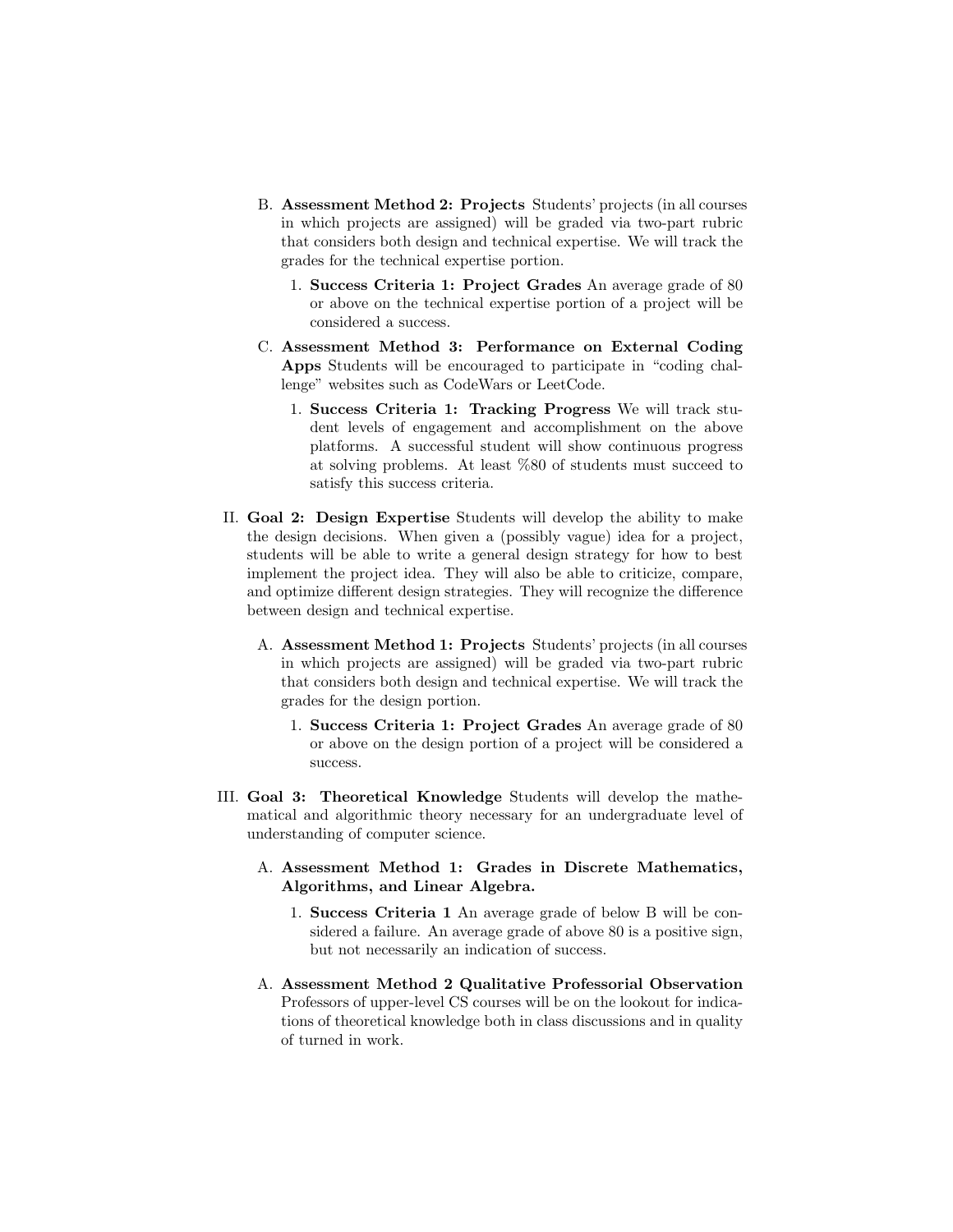- 1. Success Criteria 1: This success criteria is difficult to state quantitatively. By necessity it will be more of an "I know it when I see it" measure.
- IV. Goal 4: Student Buy-In This includes campus-wide student enthusiasm/engagement as well as the academic resiliency of students who major in computer science.
	- A. Assessment Method 1: CS131 Engagement Since our intro course, CS131, is the gateway into both the major and interdisciplinary projects with other majors, CS131 will be the measuring stick for campus-wide computer science enthusiasm and engagement.
		- 1. Success Criteria 1: CS131 Enrollment We will track enrollment numbers for CS131. Given the universally acknowledged importance of computer science, if our student learning outcomes are good then our major will have a good reputation and people will sign up for the intro course. Fewer than 15 students per fall semester will be cause for concern.
		- 2. Success Criteria 2: Major Declaration Rate We want to see CS131 students becoming CS majors/minors at as high a rate as possible. We will track both CS132 enrollment (the course after CS131) and the rate at which CS131 students become CS majors/minors. Fewer than eight sophomore majors will be a bad sign. Fewer than eight CS132 students will be a bad sign. We will determine success criteria for minor numbers at a later date.
	- A. Assessment Method 2: Major/Minor Retention We will track the rate of graduating CS majors/minors.
		- 1. Success Criteria 1: Major/Minor head count Fewer than 5 graduating majors will be a bad sign. The more we have, the better. Numbers for minors will be decided later.
- V. Goal 5: Professional Success We will ask our majors to self-report what jobs offers they get and what graduate programs they are admitted to.
	- A. Assessment Method 1: Proportion of Graduating Majors Continuing in Computer Science We will track the number of graduating majors who receive (and accept) offers for CS jobs and graduate programs.
		- 1. Success Criteria 1: All our majors who want to move on to pursue Computer Science should be able to find an opportunity to do so. If a non-trivial proportion of the ones who want to continue are unable to, that is a bad sign.